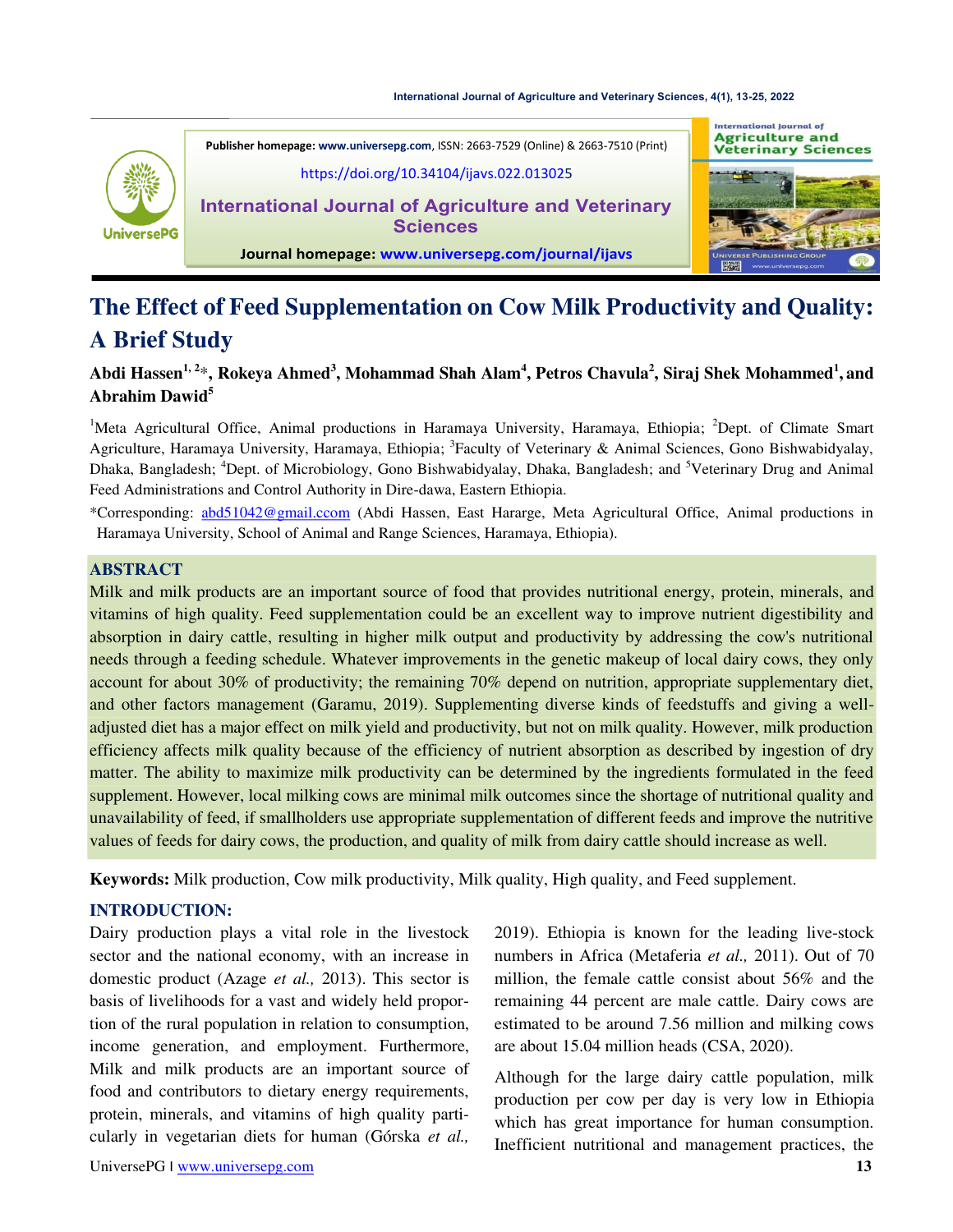low genetic potential of indigenous cows, high disease and parasitic incidence, poor access to extension and credit services, inadequate information to improve animal performance, lack of feed availability and poor nutrition during the dry season, and a lack of highquality feed supplementation are all factors contributing to low productivity (Zegeye, 2003; Asaminew and Eyasu, 2009; Aynalem *et al.,* 2011; Yilma *et al.,* 2011; Getahun, 2012; Belay *et al.,* 2013; Abdi, 2022). Milk provided for humans is predicted to rise over time with the increasing world population thought global and a greater income (Martono *et al.,* 2016; Hayle *et al.,* 2020; Eshetu *et al.,* 2019).

The changes in nutritional ingredients for animals generally and for dairy cattle, in particular, are therefore directed at enhancing the milk productivity of an individual with increased availability and higher nutrient use efficiency of energy, protein, and other essential nutrients (Tripathi, 2014). High energy complements like fat and oils are mixed into animal diets, while protein sources of better amino acid composition that are extracted at higher levels for milk synthesis are used in dairy cow feed (Multari *et al.,* 2015; Miri *et al.,* 2013). Technologically producing feed which hydroponic feed are high improvement of digestibility and degradability of the nutrients in the feeds, which could increase milk productivity (Abdi, 2022). Energy supplementation is used in milking cows to increase milk production per cow, stocking rate and milk yields per unit of land, improve forage use with a higher stocking rate, maintain length of lactation, and milk protein content (Kellaway and Porta, 1993).

Supplementations are adding a xylanase-cellulase enzyme solution to a dairy cow's total mixed rations based on alfalfa hay and silage reported a possible rise in milk productivity (Lewis *et al.,* 1999). Others also stated that the practice of bovine Somatotropin, thrice daily milking, and long day photoperiod can increase milk yield (Rigout *et al.*, 2002; Dohoo *et al.,* 2003). Improved circulating glucose may have supported increased lactose synthesis and therefore milk yield because lactose is the osmotic regulator for the mammary glands' uptake of water (Rigout *et al.,* 2002). Milk production efficiency could be interpreted as one kilogram of milk yield from one kilogram of dry matter consumption by an animal, where the optimal values range from 1.4 to 1.8 milk production efficiency was increased. Milk production efficiency values could optimize dry matter intake through feed supplements that can improve the digestion and ab-sorption of nutrients (Rigout *et al.,* 2002). This could be associated with the building blocks formulation of feed supplement as a basis of tannins, saponin, coconut cake, minerals, urea, and molasses that can help maximize the production of microbial protein in the rumen so that the use of more efficient roughage and nutrient supply to the host's intestinal utilize increases, particularly in the fermentation process and digestion of nutrients. Exogenous feed enzymes help to enhance fiber digestion in the rumen, which might lead to enhanced feed exchange efficiency (Gammada, 2020; Holtshausen *et al.,* 2011).

Some feed supplements contain combinations of materials such as non-protein nitrogen slow-release, legumes, molasses, minerals, and vitamins. Tannins might protect amino acids as protein by passing through rumen absorption at exact amounts (Ismael, 2019). Rumen microbes used a cheap basis of protein fodder that could be used constantly all time by the rumen microbes and were corresponding with the energy expenses of the ruminant. Fiber use in the rumen would be former effective and would provide nutrients to the intestine. Raw materials, vitamins, and syrup, also increase the productivity of milking cows because they are utilized by rumen microbes for assisting in the method of highly digestibility and fermentation formations (Abrar *et al.,* 2020).

The Most important of these reviews was to combine different feed supplementation for milking cows to improve milk fabrication and productivity with significant feeding practice necessities. Other feed supplements which having amino acids and even seaweed feed have good nutritional value for ruminants, especially for milking cows' to the improvement milk in order to increase their productivity during dry seasons (Syarwani, 2008; Hutjens, 2005). Micro minerals supplements like as cobalt, selenium, and zinc are maximize the activity of rumen microorganisms and improve the digestibility of feed (Uhi, 2005). Consequently, based on the diverse literature more deliberations of relevant information about supplementary feeding for a dairy cow is imperative to maximizing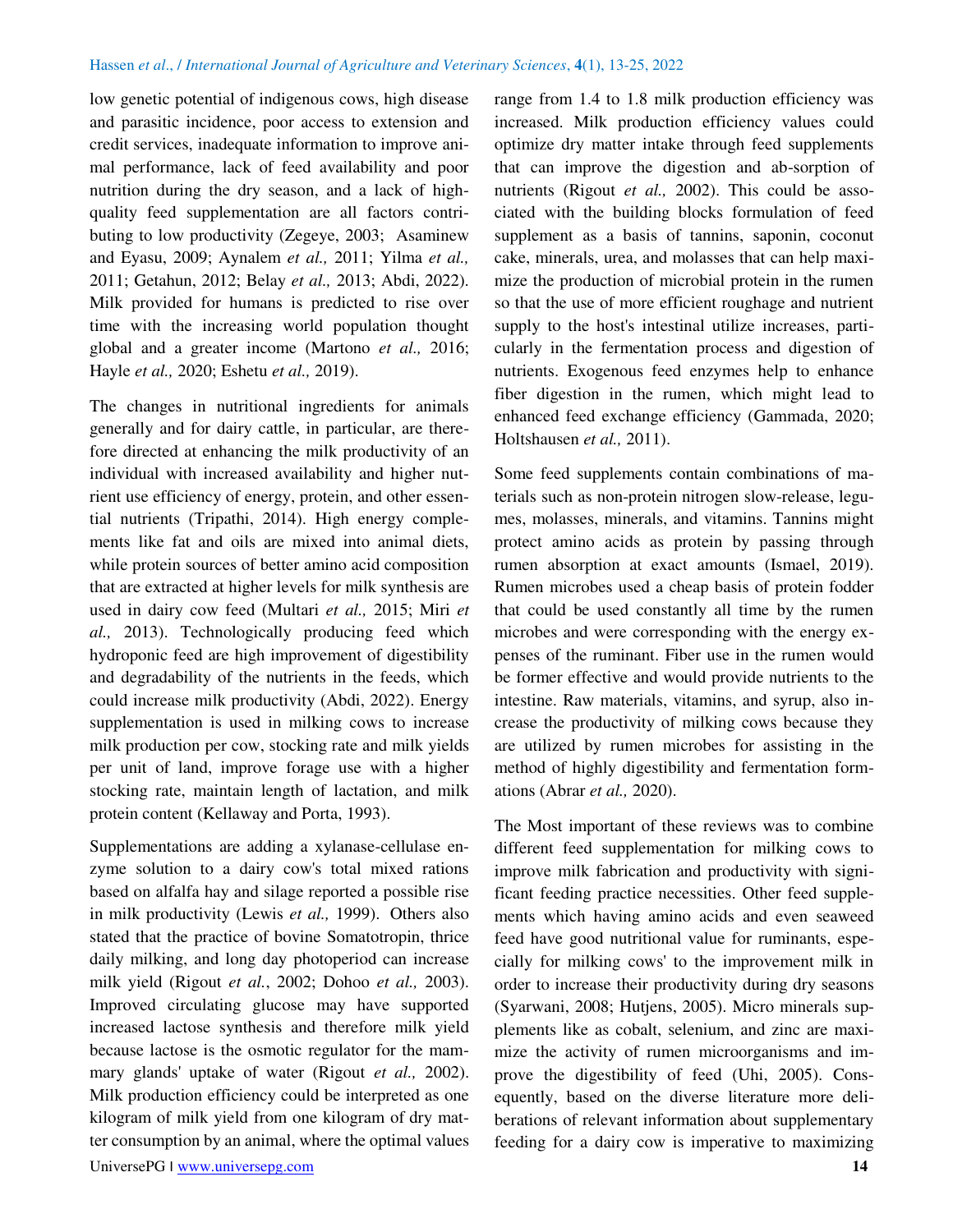milk production. Therefore, the aim of these reviews was to understand the effect of feed supplementation on cow milk productivity and quality in Ethiopia.

# **Define and concept of supplementary feed for dairy cattle**

Supplementary feed is any stuff supplementary to the total feed of the animal to raise the nutritional value of the feed and to raise the level of a sole nutrient or compound nutrient. During dry seasons, there is usually adequate low-quality fodder, which milking cows did not use effectively. Supplemental feeding tries to make appropriate use of this fodder by giving individual nutrients that lack pasture that allows animals to be kept on a budget while choices are made. The potential of supplements to provide more glucose, protein, minerals, and other nutrients to milking cows is well known (Moran, 2005). These supplementary feeds includes; protein supplements (legumes, oilseed, meat meal, fish meal), mineral supplements (salt (sodium), limestone (calcium), bone meal (calcium and phosphorus), vitamin supplements (natural and synthetic), and energy supplement which consist fat and carbohydrate feed those the high amount of energy and low roughage level and high digestibility with high protein content (kayo, 2019). Additionally, supplemental feeding is only an option when compound feeding is available. Survival feeding should be performed if paddock feed availability is limited. Survival feeding means feeding the animals with the minimum amount of food they need to survive (Paterson, 2007). Dietary supplements are a semi-concentrated source of one or more nutrients used to improve the nutritional value of feeds that rise milk productivity in milking cows.

## **Effect of supplementation on production performances of milking cows with grassing**

UniversePG I [www.universepg.com](http://www.universepg.com/) **15** Supplementary feeding of grazing cows decreases pasture dry matters intake while increases total dry matters intake. The value of the replacement rate indicates a decrease in pasture dry matter consumption. In early lactation, milk output of high-producing grazing dairy cows increases linearly when concentrate intake increases from 1.8 to ten kilograms per day, with a milk response of one kilogram per day, whereas milk response is lower in late lactation (Bargo *et al.* (2003). Cows allocate more nutrients to milk

production early in lactation, so milk response to supplementation may be higher than later in lactation, when more nutrients are diverted to body weight. As milk output improves, as does milk fat and protein yield, as concentrate supplementation increases, although milk fat percentage declines. 8.7 kilograms of maize supplementation for grazing milk cows (Stojanovic, 2014)

## **Supplementing dairy cow feed for milk production in Ethiopia**

The main goal of a dairy cow feeding routine based on feed supplements is to maximize milk productions by addressing the cow's nutrient requirements (Bach and Cabrera, 2017). The dietary necessities of milking cows are mostly determined by the total of milk produced, which is in turn determined by the stage of lactation. Pregnancy and maintenance are two more factors that influence nutritional requirements dairy cows (Haile, 2020; Kebede, 2009).

The total upkeep required is mostly determined by the cow's weight, ambient temperature, and activity. Because milk production follows a curve (lactation curve), the sum of nutrients needed will vary depending on where on the curve you are (King *et al.,* 2006). During the dry time, the goal of feeding nutrition is to promote the fast-growing fetus, energy storage, and mammary gland regeneration (Lukuyu, 2012).

Furthermore, when compared to altered types of unsupplemented meals, feed supplements can improve milk produce by 20.88 percent and 8.07 percent, respectively. The consequence of 4% fat-adjusted milk return was equivalent to the result of 0% fat-adjusted milk yield (Martono *et al.,* 2016). Complemented dairy cows produce a suggestively higher milk yield than those fed on natural grassland alone (Kebede, 2009).

In additions to this crossbred cows fed urea treated teff straw and wheat straw, respectively and provided with supplemented diet had significantly higher milk product than for non-supplemented animals of cross bred cows (Mesfin *et al.,* 2009; Getu, 2008). Feed supplementation of milking cow milk output in various areas varies according to management practices. The following **Fig. 1** depicts a variation of feeding supplements on crossbred in various parts of Ethiopia, as well as their milk output.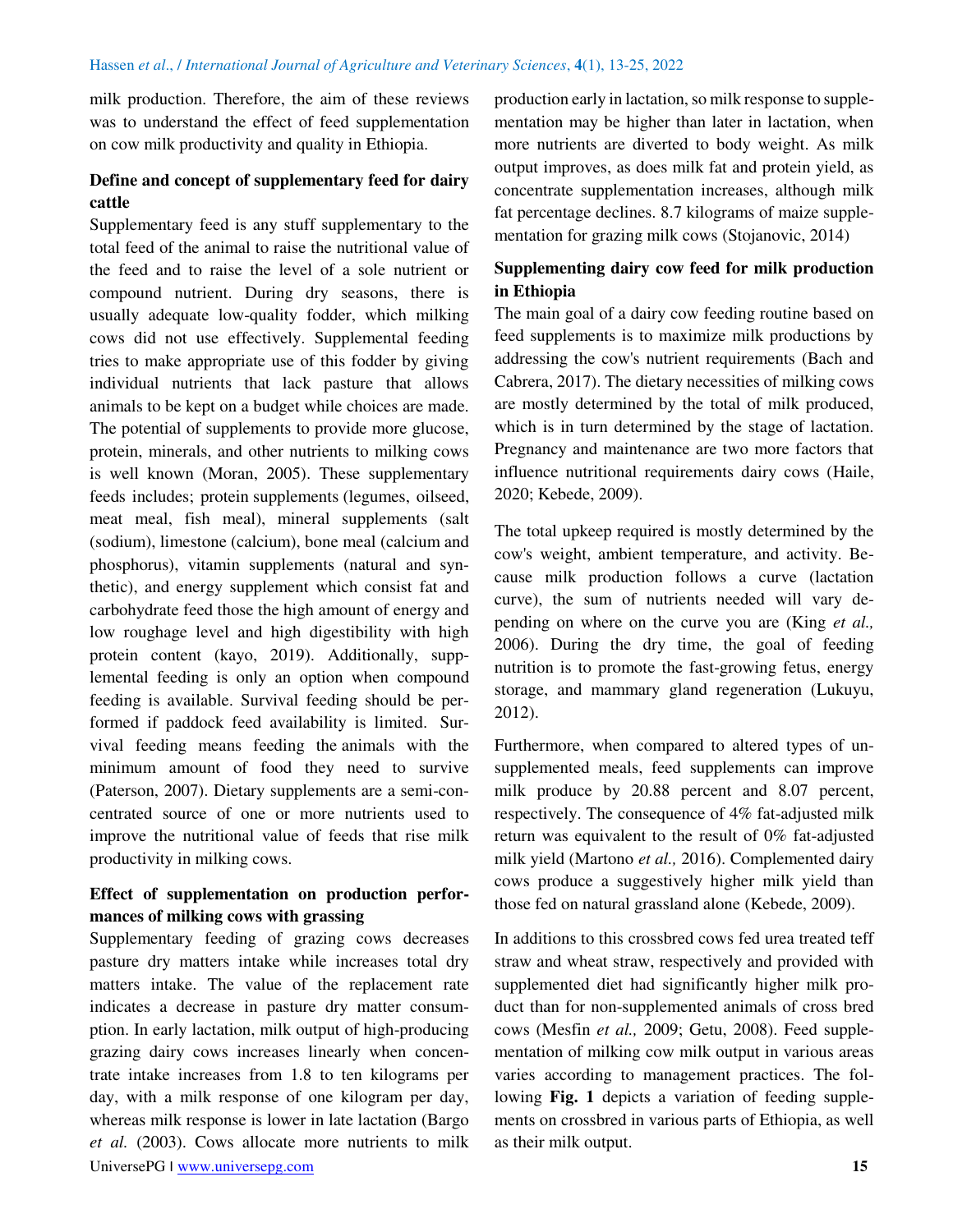

**Fig. 1:** The average daily milk yield of crossed dairy cows produced in various parts.

## **Composite different feed to maximize dairy cow productivity**

Animal feeding practices in Ethiopia generally rely on local grassland and crop leftovers (Hassen, *et al.,* 2010). Crop wastes, including teff, barley, wheat, oats, and cereal straws Stover's from sorghum, corn and haulms from pulse crops such as peas, beans, lentils, chickpeas, and vetch, are valuable feed supplies (Kebede, 2009). However, seasonality feed supply, and a un-availability of green grass is one of the principal reasons for animal nutrition deterioration (Kebede, 2009; Hassen *et al.,* 2010). They are poor in minerals and have low crude protein, digestibility, and consumption (Kebede, 2009). Rumen efficiency, rumen micro-fauna, and milk cow performance all suffer as an outcome of the reduced nutritional load. Lactating cows, for example, are unable to meet their nutritional requirements, i.e., they lose heaviness and body condition during lactation due to high nutrient demand for milk production. If fed well, 20-25% more milk could be produced from the same livestock (Herrero *et al.,* 2016).

UniversePG I [www.universepg.com](http://www.universepg.com/) **16** Feed complement would be balanced in terms of quantity and quality of concentrate amounts, protein, mineral, and vitamin content intended for a well and useful cow. Napier grass, Boma Rhodes, Lucerne, desmodium, and sweet potato vines are examples of fodder. Desmodium and Napier grass are best intercropped, gathered, and provide for dairy with each other. Based on specific productivity, a milking cow would supplement 3 kg of concentrates (dairy meal) every day after calving. Increase the milking cow

rations to an appropriate level to challenge the dairy product more. When the quantity of helpful bacteria grows, the sum of microbial protein produced also increases. This, when combined with higher net energy, result in improved milk yields and production. After milking, the cow would be supplement dairy food to keep her standing until the teat canal shuts. This helps to prevent mastitis and teat infection. To maximize milk output, farmers should add yeast to their dairy cows' diets. The addition of yeast to a dairy cow's diet improves feed digestion, intake, and whole performance and production. Yeast extracts boost the extent and action of rumen microbial, resulting in a faster rate of gastrointestinal fermentation & a higher net energy output (Lukuyu *et al.,* 2012).

#### **Types of Fodder complements for milking cow**

The milk productions outcome from different authors show that early milk yield after supplementation plays a positive role in sustaining and improving milk production after the initial feeds supplementation. When compared to initial milk production, milking cow without complementary feed exhibited a lower milk yield of 0.70 kg/day. Furthermore, some report show that increased milk production necessitates from dairy cow by the use of high crude protein diets supplementations (Law, 2009; Martono *et al.,* 2016). The value of feedstuff consumed has an effect on milk output as well. The potential of supplements to provide more calories, protein, fiber, minerals, and vitamins to milking cows is classified. Concentrates, stored fodder, fodder crops, and by-products are all examples (Dalley, 1997). Energy consumptions are more effect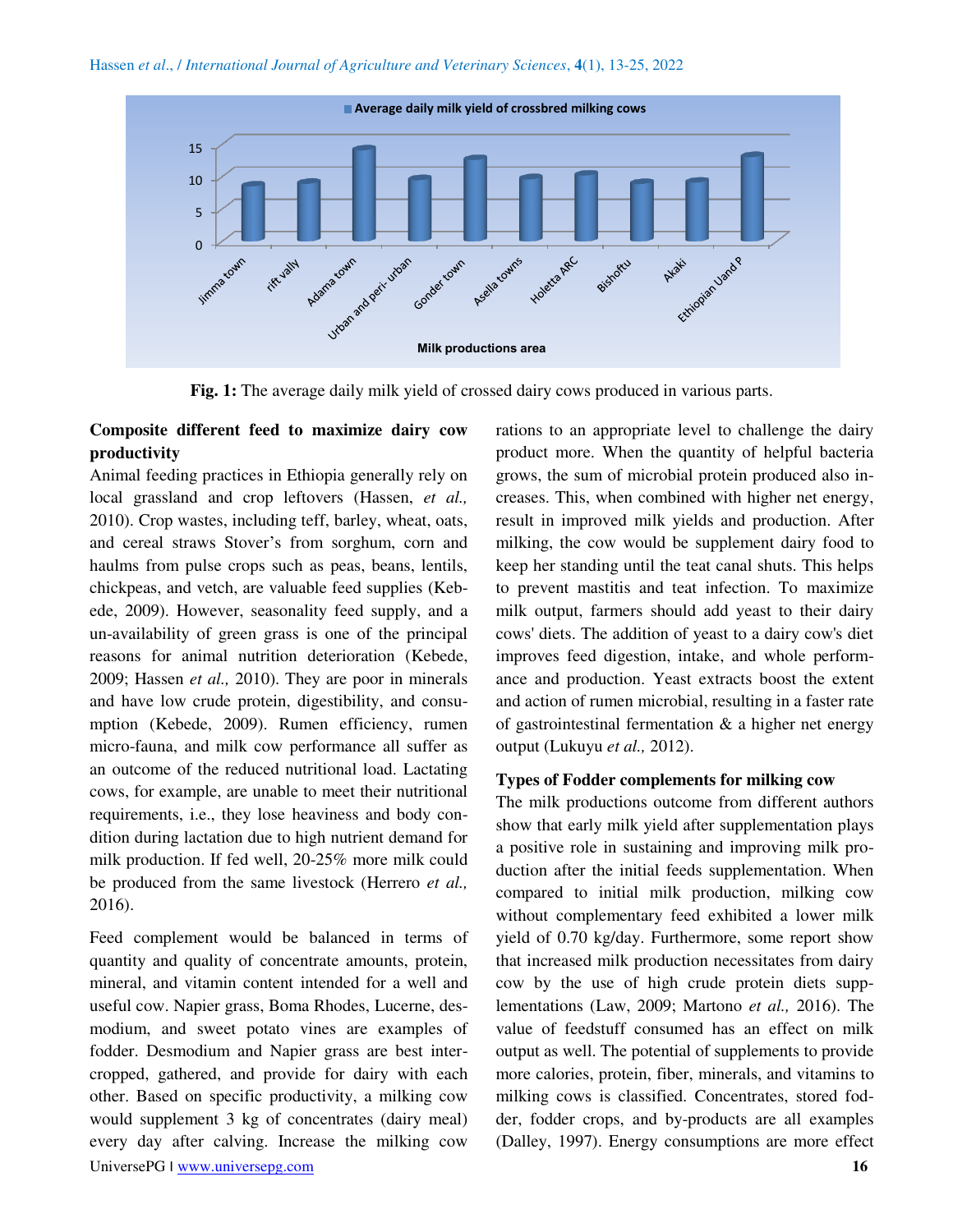on milk output than protein (Mekuriaw *et al.,* 2020). Supplements designed with rich protein sources such as coconut meal and non-protein nitrogen (NPN), as well as the energy sources cassava and molasses, have a greater effect on milk output than controls.

Feed complement would be balanced in terms of quantity and quality of concentrate amounts, protein, mineral, and vitamin content intended for a well and useful cow. Napier grass, Boma Rhodes, Lucerne, desmodium, and sweet potato vines are examples of fodder. Desmodium and Napier grass are best inter-cropped, gathered, and provide for dairy with each other. Based on specific productivity, a milking cow would supplement 3 kg of concentrates (dairy meal) every day after calving. Increase the milking cow rations to an appropriate level to challenge the dairy product more. When the quantity of helpful bacteria grows, the sum of microbial protein produced also increases. This, when combined with higher net energy, result in improved milk yields and production. After milking, the cow would be supplemented with dairy food to keep her standing until the teat canal shuts. This helps to prevent mastitis and teat infection. To maximize milk output, farmers should add yeast to their dairy cows' diets. The addition of yeast to a dairy cow's diet improves feed digestion, intake, and whole performance and production. Yeast extracts boost the extent and action of rumen microbial, resulting in a faster rate of gastrointestinal fermentation and a higher net energy output (Lukuyu *et al.,* 2012). Types of Fodder complements for milking cow-The milk productions outcome from different authors shows that early milk yield after supplementation plays a positive role in sustaining and improving milk production after the initial feeds supplementation. When compared to initial milk production, milking cow without complementary feed exhibited a lower milk yield of 0.70 kg/ day. Furthermore, some reports show that increased milk production necessitates dairy cows the use of high crude protein diets supplementations (Law, 2009; Martono *et al.,* 2016).

UniversePG I [www.universepg.com](http://www.universepg.com/) **17** The value of feedstuff consumed has an effect on milk output as well. The potential of supplements to provide more calories, protein, fiber, minerals, and vitamins to milking cows is classified. Concentrates, stored fodder, fodder crops, and by-products are all examples

(Dalley, 1997). Energy consumptions are more effect on milk output than protein (Mekuriaw *et al.,* 2020). Supplements designed with rich protein sources such as coconut meal and non-protein nitrogen (NPN), as well as the energy sources cassava and molasses, have a greater effect on milk output than controls. Energy supplements-Starch and sugar-rich fodders, like as grain and by-product feeds, are used as energy supplements. Energy intake, such as concentrated feed, is a dual-purpose system, as reduced energy intake of low-feed dairy cows is the main cause of low milk yield to improve milk yield. It should be considered essential on any farm. Additionally supplementing concentrated feed is the high energy feed that contributes to minimizing the undesirable energy level and has a significant influence on later lactation performance. Therefore, early lactating cows are usually given large level of concentrate to raise milk production and maintain physical condition, thereby improving the economic feasibility and effectiveness of early lactating cows (Bargo *et al.,* 2003; Senbeta and Taffa, 2019). For this reason, early lactating cows are usually fed a high concentration of concentrated feed to maximize the nutritional density of the feed. However, high concentrate diets when consumed for short periods might result in ruminal acidosis and other metabolic disturbances. But twice daily feeding of concentrates is a known practice in many commercial operations (Macleod *et al.,* 2004). Energy supplements have traditionally been made from cereal grains such as wheat, rye, wheat, oats, corn, and others. For grazing cattle on tropical grasslands, molasses is a common energy source. Agri industrial byproducts supplements with rough age-based diets, particularly in the dairy cattle production practice for milk outcome. Blending with high-energy blends or other concentrates is determined by the quality and production level of the base fiber. Agni-Industrial byproducts can be used by blending two or more ingredients to make a concentrate at home, or by using a single gradient. These are of special value when feeding cattle primarily in urban or suburban dairy cattle production practice, or in situations where animal performance is relatively likely and high nutritional requirements are required (Schlecht *et al.,* 2019). These by-products are more in energy and/or protein have little roughage content, high digestibility, & high energy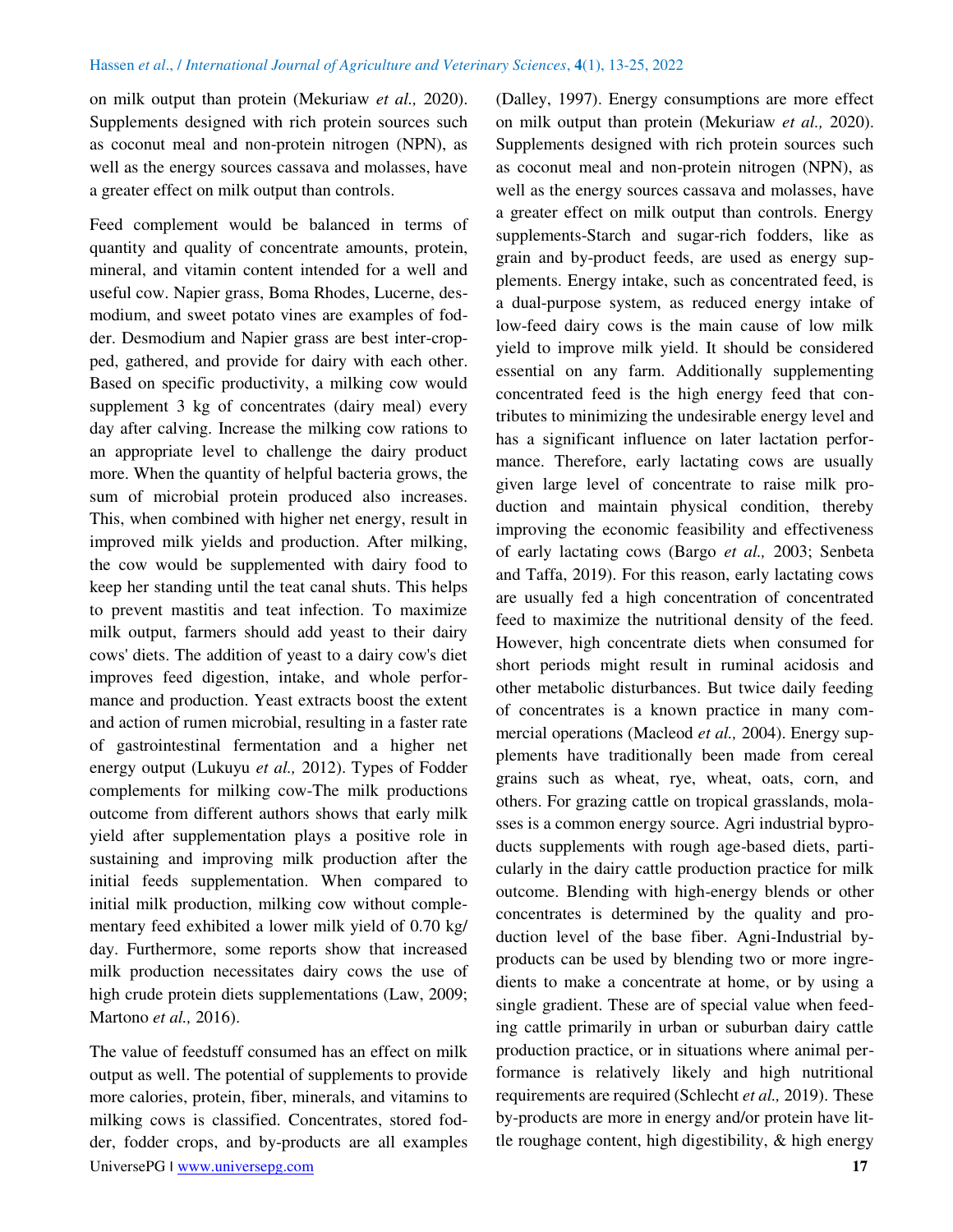levels compared to other feeds (Tonamo, 2016). Most grains are low in calcium and can be important when feeding huge levels of grain early in lactation, where milk fever is a highly problem. The return of milk to supplementary feeding varies greatly where these Responses depend on lactation, supply quality, pasture quality, pasture substitution, and sto-rage density (Castle and Gil, 1983). Fat supplements Fat is a concentrated form of energy containing up to 35 MJ/kg Dry Matters. Some farmers cook fats and tallow in grain-based concentrates. Milk's response to fat supplements is on the imperative of three liters of milk, with every one pound of fat increasing the fat test by 0.3%. Since the limited ability of animals to digest fat in the lower gastrointestinal tract, there is an upper limit to the usage of bypass fat. When using bypass fat, the total dietary fat should not exceed 7%.

Fat comes from the following sources: one over three (plant source, Vegetable oil, and one Bypass fat). The addition of fat to a dairy cow's feed generally increases milk yield (when feed energy is limited) and increases milk protein yield, but milk protein concentration usually decreases by little percent. The metabolic processes that contribute to this reduction in milk protein concentration have received considerable attention, but the mechanism may still be unknown (Schingoethe, 1996; Wu and Huber, 1994). Rumen-protected fat supplements have a positive effect on milk production when concentrates are added at a level of less than 4 kilogram dry matter/day milk yields smaller than thirty kilograms per day (King *et al.,* 1990). Farmers in industrialized countries often give fat supplements to provide extra energy, but some fats are specially treated to bypass rumen digestion. The amount of fat in the lumen can cover fiber in the feed and reduce fiber digestion if you eat too much. It was fed to highyielding cows above 30 Liter per day early in lactation (Moran, 2005).

#### **Protein supplement**

The nutritional value of some high-protein dietary supplements is urea, cereal legumes, and animal and plant protein meals. Urea is a popular source of nitrogen, nonetheless, it is not a protein. It has no energy value and can be 100% degradable within the rumen. It is primarily used as a substitute for the actual protein source in feed mixes and pellets. Urea is only effective

when supplied in a mixture with energy bases such as grain fruits and corn silage. It is recommended that urea only be fed to animals that have a fully functioning rumen and at a maximum rate of 1 percent of complete dry matter ingestions. Grain legumes are multipurpose; they are good sources of both energy and protein. However, their protein is very degradable in the cattle stomach. Fish meal has the highest supply of un-degraded protein and a good balance of amino acids for milk production. Protein meals from plants generally have only moderate levels of un-gradable protein. The amino acids supplied in the protein of oilseed meals do not match the requirements of lactating cows the amino acids are supplied from animal sources. According to feeding research in Australia, milk outputs from protein supplements can be up to one point five liters per kilogram complement, which is significantly higher than milk responses from equal weights of cereal grains. When energy is first constrained, the outputs are often drastically lower. In most cases, energy is the primary constraint to milk production from tropical pastures (Royal and Tseffery, 1992). Protein supplements offer equivalent milk responses to an identical amount of cereal grains when energy is limited, and extra nitrogen is transformed into ammonia and expelled as urea. The protein level of the diet becomes limited for milk production as the energy supply from cereal grains increases. With very small alterations in yield, proteins supplementation can enhance milk production (Kayo *et al.,* 2019).

#### **Mineral supplements**

In providing good dairy farmers should consider minerals in addition to protein, energy, water, and others nutrients when feeding their cows. Minerals are essential for optimal reproduction, immunity, and cow's milk, even though they are only required in small amounts (Moate, 1987). Minerals are classified into two classes based on how much is required. Macro minerals are needed in greater quantities, whereas micro minerals are needed in lower quantities. The macro minerals needed include calcium, phosphorus, magnesium, potassium, sodium, chloride, and sulfur. Required trace minerals include iron, cobalt, copper, manganese, zinc, iodine, and selenium. Micro minerals are obtained by cows from the fodder intake (Yadessa, 2015). However, feed & grains do not deliver enough feed, because to meet the level of requirements mine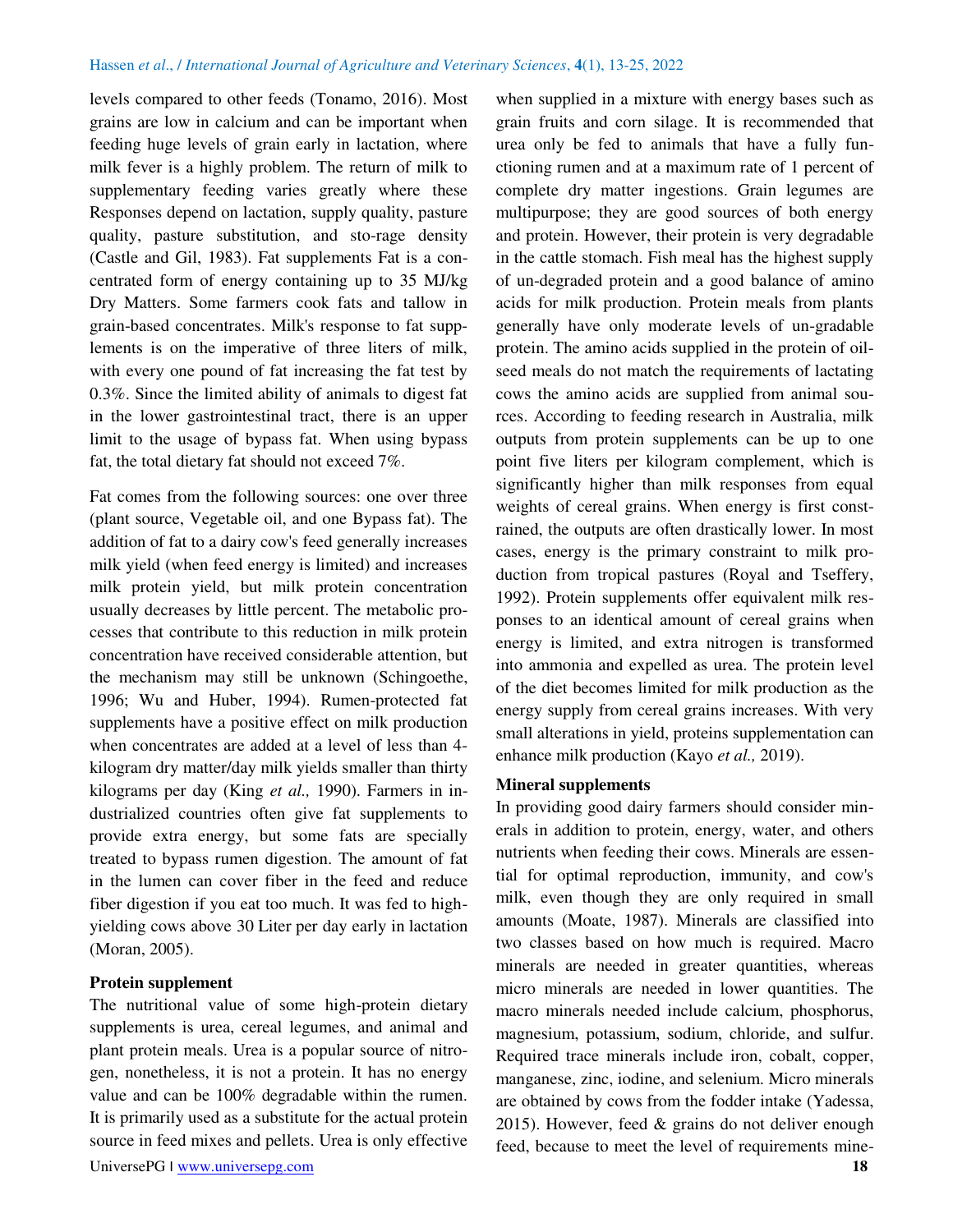rals should be added to the ration. For example, a lack of selenium can lead to retained placenta. These mineral supplements are taken by various parts of Ethiopian dairy farmers.

The amount provided and the animal species given this mineral need further study for proper ration prescribing. Similarly, the report of Belay *et al.* (2012) stated that the majority of dairy cows were supplemented with common salt in West Shewa Zone. Additionally, in eastern Ethiopia, it is also acceptable to provide dairy cattle with minerals such as salt, which provides to animals during the rainy season (Berihu *et al.,* 2014). Milk production was most affected by the ingestion of minerals when there were balanced supplements (Hall, 2019). Minerals should only be replenished if the deficiency is corrected. The percentage of farmers using other mineral sources for dairy cattle feeding in the highland was higher than in the mid and lower land, which might be because of the readiness of the mineral sources in that particular area (Hall, 2019). Therefore, supplementing essential minerals to dairy cow feeds increases milk productivity.

## **Forage and fodder conservation for milking cow**

Because rain-primarily based totally pasture and fodder manufacturing is seasonal, there are instances of lots and instances of scarcity (Mugwika, 2019). It is accordingly vital to preserving the extra to be used in instances of dry season scarcity. The aim of conservation is to reap the most quantity of dry depend from a given vicinity and at the surest level for usage through animals. It additionally permits for a re-increase of the forage (Mubiru *et al.,* 2013). The important methods of holding fodder are through making hay or making silage and barely in fodder financial institution form (Anderson, 1981). Fodder vegetation has the prospect to be a vital complement to pastures over the summertime season and autumn. Some dairy farmers have additionally sown fodder vegetation in autumn to try and fill the iciness feed gap. Some forage vegetation may be poisonous at sure degrees of development.

Therefore, their grazing controls take to be mentioned with nearby dairy officials and consultants. In the previous, oats have been the handiest fodder crop generally grown as an iciness feed, regardless of the fact that they're now no longer nicely tailored to grazing. Now it miles not unusual place exercise to over sow paddocks with annual ryegrasses or to sow ryegrasses as a feed crop due to the fact they're higher tailored to grazing through cattle (Moate, 1997)

#### **Silage supplements**

Silage is a type of high-moisture fodder that is kept via fermentation in an oxygen-free environment. These are fodders that, if left to dry, would lose their quality. Grass, fodder sorghum, green oats, green maize, or Napier grass can all be used to make silage. Stages of harvesting: When Napier grass reaches a height of around one meter and has a protein level of around ten percent, it is ready to harvest. Corn and millet should be collected when the grains are in the batter phase, or when it is milky. Corn and millet grains have enough water-soluble carbohydrates at this point. When ensiling Napier grass, however, molasses must be added to raise the sugar level & increase silage quality (Kumar, 2019). If pasture is limited low pasture allowance corn silage supplementation to cows grazing may boost milk output; however, if pasture is available adlibitum high pasture allowance milk production may not alter or may decline (Stojanovic *et al.,* 2014). Various types and amounts of hay supplementation reduced pasture dry matter intake, but the effect on total dry matter intake was dependent on the Substitution rate values: with a lower Substitution rate (0.33), maximum dry matter consumption enhanced, and with a higher Substitution rate (0.81-0.97), higher dry matter feeding was related (Bargo *et al.,* 2003).

#### **Effect of feed supplementation on the milk quality**

Supplementation of different feeds increases the content in milk like as fat, protein, solid not fat, comp-lete solids, concentration and lactose (Martono *et al.,* 2016). Chemical composition, particularly milk fat level is used as quality test. Protein and Milk fat are most important components of different varieties of most shelf stable milk products. It is therefore very significant to decide the major chemical compositions of milk by supplementing high quality feeds (Haile, 2015). Depending on the milk production performance level, the same amount of dry matter intake may not result in the same milk quality and yield. Milk production performance relates to the nutritional content of dairy cattle feed, particularly protein quality (Sus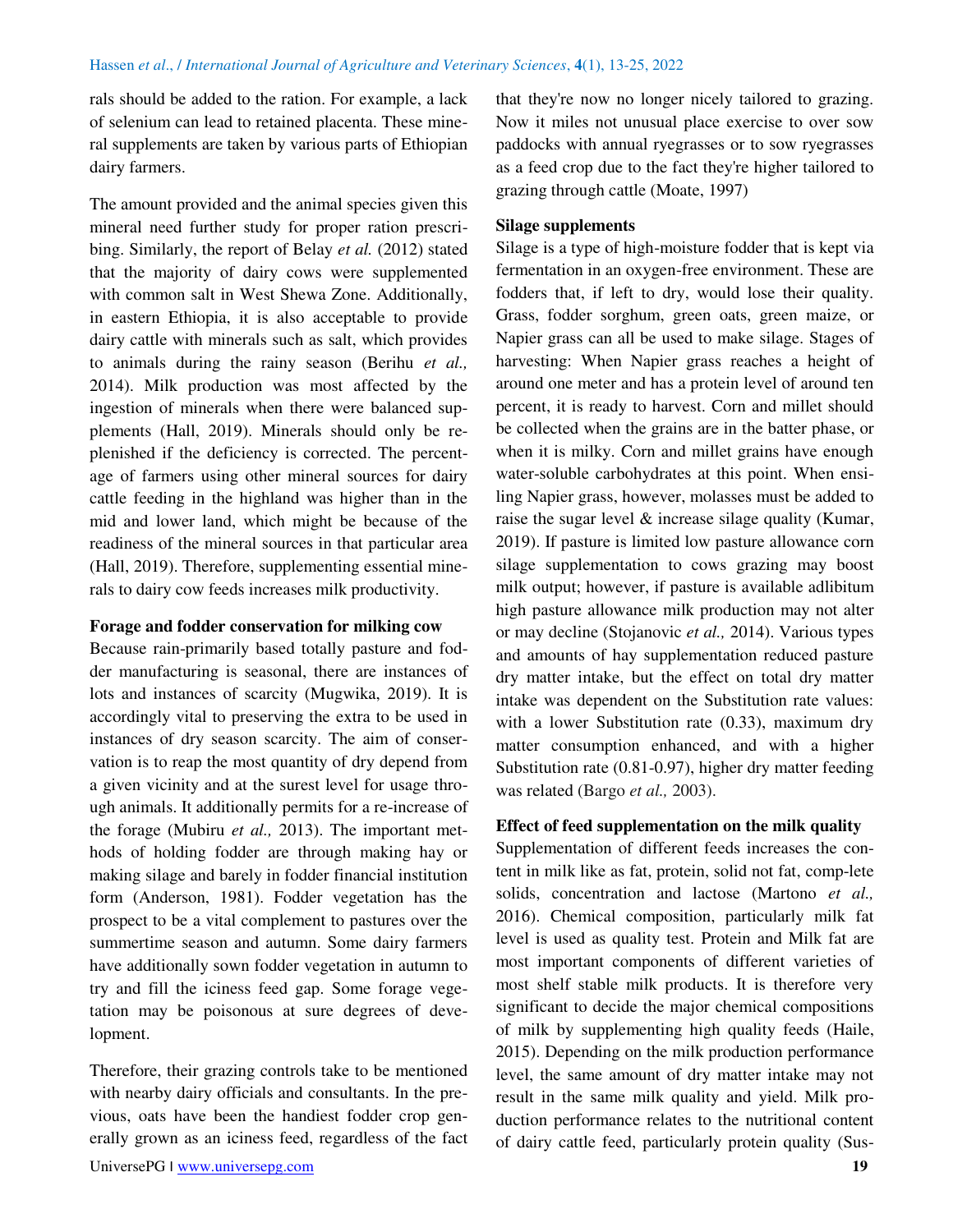anti and Marhaeniyanto, 2007; Martono *et al.,* 2016). Cotton seed cakes supplemented milk fat and protein yields were much greater than other treatments without a concentrate supplement and cows fed clover and Sorghum Stover (Morrison and Pattersonhe, 2007; Broderick and Sterrenburg, 1996; Anila and Muhammad, 2009; Matovu, 2016). All milk production characteristics were affected by genotype; high value cows had the highest milk output, fat, nutrients and carbohydrate concentrations, whereas low value cows had the lowest milk fat, nutrients, and lactose concentrations (Kennedy *et al.,* 2003; Xue *et al.,* 2011).

## **Concentrate Feeding**

In Jersey breed feeding of concentrates did effect in maximize production of milk, butterfat and protein per lactation and a higher condition score. The butterfat and protein percentage of milk was not affected by the feeding of concentrates over two lactations (Meeske *et al.,* 2006). Concentrates high in energy are feedstuffs such as grain, brans from different cereals, maize and middling's while Concentrates rich in protein include noug seed cake, cotton seed cake, brewers and Grains (Wayu *et al.,* 2021). How much protein and energy a concentrate mixture should contain will depend on the quality of the supplement roughage and the level of production (Negash, 2018). As a rule of thumb, 1 kg good concentrate will improve milk production by 1.5 kilogram (Yator, 2018).

## **Open forage feeding**

According to Kalac, (2010) found that milk from cows grazed or fed fresh forage, particularly from speciesrich grasslands or forage legumes, has a higher ratio of unsaturated to saturated fatty acids (FA) and a high amount of nutritionally valuable trans-fatty acids than milk from cows fed silage or hay. A grazing-based low-input feeding approach boosts the proportion of beneficial FAs (Frelich *et al.,* 2009; Davis *et al.,* 2020). Additionally, Multi-nutrient supplement that raises milk productions and sustains the persistence of productions extended. The high quantity of crude fibers resulted in feed decrees, however when dairy cows were fed forage feeds containing up to 17 percent in terms dry matter, milk quality and output improved (Suharyono *et al.,* 2018).

#### **Supplementing Concentrate and roughage ratio**

Diet can alter the fat and milk protein content of milk. Generally, less roughage and high energy feeds will encourage higher fat content with a little increase in protein content to provide a higher protein to fat ratio (Schroeder, 2012). Milk SCC is found to be higher than those observed under low concentrate feeding. Some amino acid content may be low while others may high under prolonged feeding of concentrate. Similarly, other scholars reported that the highest concentrated diet might have an important impudence on mammary health (Xie *et al.,* 2017). It is recommended to feed animals at a 40:60 concentrate to roughage ratio in order to improve the level of milk composition percentage and yield (Salamon, 2006). furthermore, the Supplementation of feed increased milk fat content contents this means fatty acids in the diet can be transferred directly into milk fat formation regulates milk yields & quality (Pramono *et al.,* 2017).

|  | Table 1: Different feed supplementation on the milking cattle to milk productivity. |  |  |
|--|-------------------------------------------------------------------------------------|--|--|
|  |                                                                                     |  |  |

| <b>Supplements feeding</b> | Feed supplementations effect on milk productivity and quality                              | <b>Authors</b>    |
|----------------------------|--------------------------------------------------------------------------------------------|-------------------|
| Concentrate feeding        | Increased production of milk, butterfat and protein per lactation and a higher             |                   |
|                            | condition score.                                                                           | 2018              |
| Open forage feeding        | Milk from cows fed on silage or hay has a higher proportion of unsaturated to Sat-         | Davis et al.,     |
| or Roughage                | urated fats and oils $\&$ a higher amount of nutritionally advantageous trans-fatty acids. | 2020              |
| Concentrate:               | recommended feeding to animals at 40:60 rations which improve the amount of milk           | Salomon,          |
| roughage ratio             | productions percentage and quality                                                         | 2006              |
| <b>Additives</b>           | Buffer supplementary to the diet help reduce the acid load placed on the rumen since       | Michael et        |
|                            | great amount of grain are fed.                                                             | <i>al.</i> , 2001 |

#### **Additives**

Nutritional supplementation slightly but significantly increased the contents of casein protein, lactose, and

fat while frequent milking increased carbohydrate (lactose) and fat but not protein (Fardet and Rock, 2018; Sorensen *et al.,* 2008). When high volumes of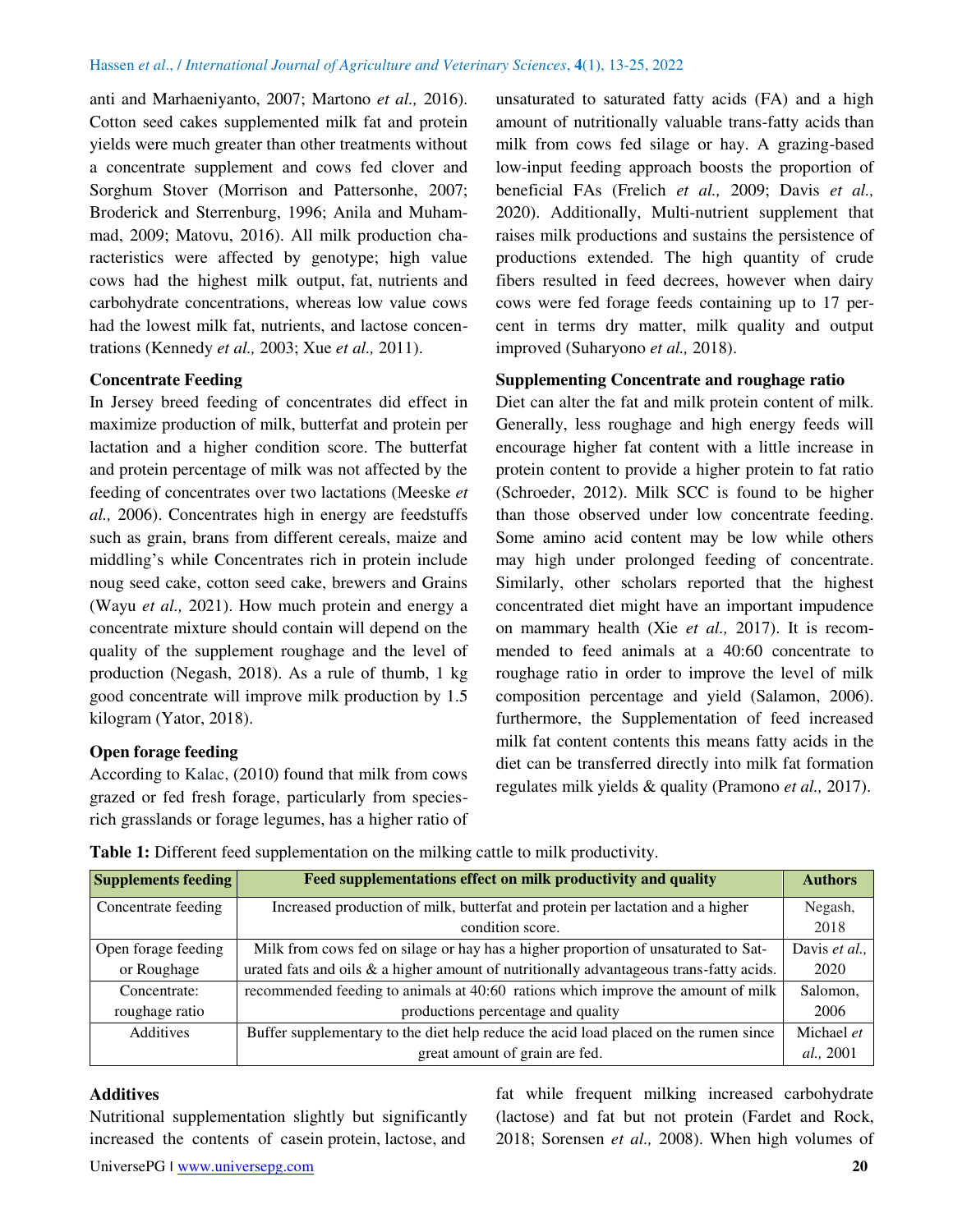grain are fed, buffers added to the diet help lower the acid load produced on the rumen. The principal buffers indicated are sodium bicarbonate, magnesium oxide, or a mixture of both (Michael *et al.,* 2001). A short summary of Feed Supplementation on dairy cattle productions and Milk Quality in above **Table 1**.

#### **CONCLUSION AND RECOMMENDATIONS:**

The changes of dietary constituents of animals are therefore directed at enhancing milk productivity of a specific with increased availability and higher nutrient use efficiency of energy, protein, and other essential nutrients. To maximize milking cow, appropriate supplementations might have the stability of concentrates diet, protein, micro, and macro mineral and different vitamins in quantity and quality. Supplements are grouped through their capacity to bring more energy, protein, fiber, or nutrients and minerals to the dairy cow. They originated in the arrangement of concentrates, conserved fodder, fodder crops, and by-products. Conserved forages are generally high in fiber. The summary of this review indicated that complementary feeding of milking cows significantly effect to raise milk productivity because dry matter has high nutritional value. Additionally, milk production effectiveness is based on nutrient absorption as dry matter intake, which maximizes milk yield and productivity by meeting the cow's nutrient requirements. This is the purpose of a feeding package. Furthermore, Improvements in genetic makeup only account for about thirty percent of total production, with the other seventy percent dependent on diet and management. Silage supplementation with grazing cows may improve milk production, protein output, and milk fat percentage. As recommended, Even though indigenous milking cows are low milk production since the scarcity of diet and unavailability of feed, if producers use appropriate supplementation of different feeds & improve the nutritional values of feedstuffs the production, and quality of milk cows should increase as well.

## **ACKNOWLEDGMENT:**

The author acknowledges the university's authority to perform the successful present study.

## **CONFLICTS OF INTEREST:**

The authors declare that there is no conflict of interest regarding the publication of this article.

#### UniversePG I [www.universepg.com](http://www.universepg.com/) **21**

#### **REFERENCES:**

- 1) Abdi Hassen Abdula, (2022). Contribution of Hydroponic Feed for Livestock Production and Productivity. *Science Frontiers*, **3**(1), pp.1-7. <https://doi.org/10.11648/j.sf.20220301.11>
- 2) Abrar A, Beyene T, and Furgasa W. (2020). Isolation, identification and antimicrobial resistance profiles of *Salmonella* from dairy farms in Adama and Modjo towns, Central Ethiopia. *Eur. J. Med. Health Sci*., **2**(1), 1-11. <https://doi.org/10.34104/ejmhs.02001011>
- 3) Anila M. and Muhammad. S. (2009).Variation in milk composition and its relationship with physiological states and management in crossbred cattle under tropical conditions.
- 4) Asaminew T, Eyasu S, (2009). Smallholder dairy system and emergency of dairy cooperatives in Bahir Dar Zuria and MechaWoredas, northern, Ethiopia. *World J Dairy Food Sci,* **4**(2),185 192. https://www.researchgate[.net/publication/](https://www.researchgate.net/publication/238733336)238733336
- 5) Aynalem H, Noah K, Azage T, (2011). Breeding strategy to improve Ethiopian Boran cattle for meat and milk production. IPMS of Ethiopian farmer project, working paper no. 26. ILRI, Nairobi, Kenya.
- 6) Azage, T., Gebremedhin, B., Hoekstra, D. *et al.,* (2013). Smallholder dairy production and marketing systems in Ethiopia: IPMS experiences and opportunities for market-oriented development, *Working Paper*, **31**, p. 4.
- 7) Bach, A. and Cabrera, V., (2017). Robotic milking: Feeding strategies & economic returns. *Journal of dairy science*, **100**(9), pp.7720-7728. <https://doi.org/10.3168/jds.2016-11694>
- 8) Bargo F, Muller LD, Kolver ES and Delahoy JE, (2003). Invited Review: Production and Digestion of Supplemented Dairy Cows on Pasture. *J. Dairy Sci.,* **86**, 1-42. [https://doi.org/10.3168/jds.S0022-0302\(03\)73581-4](https://doi.org/10.3168/jds.S0022-0302(03)73581-4)
- 9) Belay, D., Azage, T. and B. P., Hegde, (2013). Smallholder Livestock Production System in Dandi District, Oromia Regional State, Central Ethiopia. *Global Veterinarian*, **8**(5), 472-479.
- 10) Belay D., Azage T. & Hegde B.P. (2012). Smallholder Livestock Production System in Dandi District, Oromia Regional State, Central Ethiopia. *Global Veterinarian*, **8**(5), 472-479.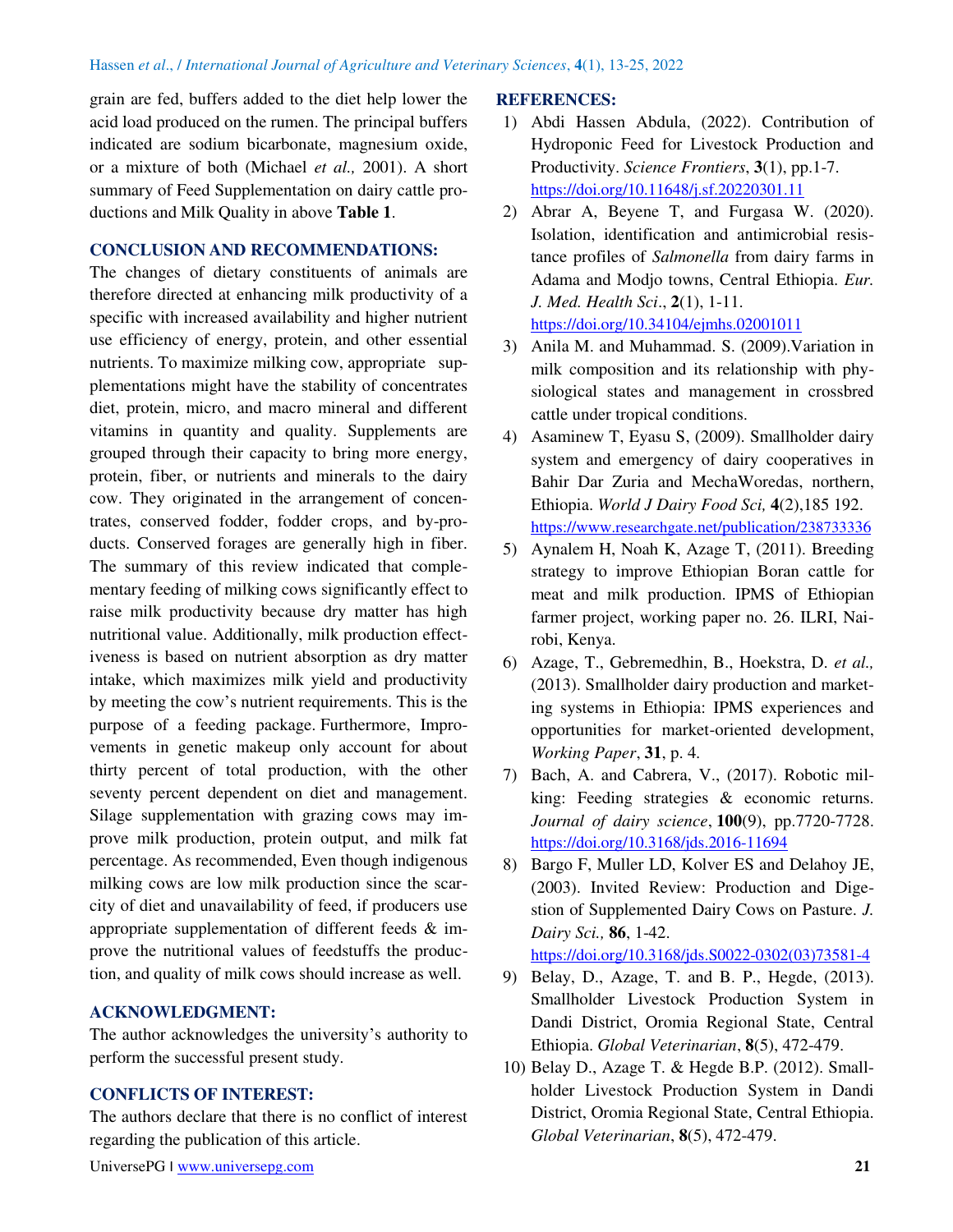- 11) Berihu, H., Aleme, A. and Mulata, H., (2014). Assessment on Major Production System and Constraints of Livestock Development in Eastern Zone of Tigray; the case of "Ganta Afeshum Woreda" Northern Ethiopia. *Agricultural Science*, *Eng. and Technol. Res.,* **2**(1), 01-09.
- 12) Broderick G. A. and Sterrenburg. E., (1996). Effect of replacing alfalfa silage with red clover silage in the diets of lactating dairy cows. *Research Summaries,* pp. 113-115. [http://www.dfrc.wisc.edu/Research/Summaries/RS9](http://www.dfrc.wisc.edu/Research/Summaries/RS96-pdfs/RS96-49.pdf) [6-pdfs/RS96-49.pdf](http://www.dfrc.wisc.edu/Research/Summaries/RS96-pdfs/RS96-49.pdf)
- 13) Castle, (1983). Animal production, **36**, 79-85.
- 14) CSA (Central Statistical Agency), (2020). Federal Democratic Republic of Ethiopia Central Statistical Agency Agricultural Sample Survey 2020 (2013 E.C.), **2**, Report on livestock and livestock characteristics (private peasant holdings. Addis Ababa, Ethiopia: CSA
- 15) Dohoo, I. R. Leslie, K. Des Côteaux, L. *et al.* (2003). "A meta-analysis review of the effects of recombinant bovine somatotropin, **1**, Methodology and effects on production," Can. *J. Vet. Res.*, **67**, pp. 241-251. [https://www.ncbi.nlm.nih.gov/pmc/articles/PMC28](https://www.ncbi.nlm.nih.gov/pmc/articles/PMC280708/) [0708/](https://www.ncbi.nlm.nih.gov/pmc/articles/PMC280708/)
- 16) Dalley, D.E., (1997). Effect of energy and protein supplementation on milk production and pasture intake of high producing dairy cows offered high levels of supplement in early lactation. DRDC Milestone Report 4, February 1997.
- 17) Davis, H., Chatzidimitriou, E., and Butler, G., (2020). Evidence that forage feed cows can enhance milk quality. *Sustain.*, **12**(9), p. 3688.
- 18) Eshetu, G., *et al.* (2019). Milk Production, Marketing and Quality in Meta District of Eastern Hararghe Zone, Ethiopia. *Jas.Ccse-net. Org J. of Agricultural Science,* **11**, 535-546. <https://doi.org/10.5539/jas.v11n>
- 19) Fardet, A. and Rock, E., (2018). In vitro and in vivo antioxidant potential of milks, yoghurts, fermented milks and cheeses: a narrative review of evidence. *Nutrition Res. Rev.*, **31**(1), pp.52-70.
- 20) Frelich, J., Šlachta, M., Hanuš, O., Špička, J. and Samková, E. (2009). Fatty acid composition of cow milk fat produced on low-input mountain farms. *Czech J. of Animal Science,* **54**, 532-539.
- 21) Gammada I. (2020). Assessment on economic losses due to animal health and production - in Jimma town intensive dairy farms, Jimma, Ethiopia. *Eur. J. Med. Health Sci*., **2**(3), 52-60. <https://doi.org/10.34104/ejmhs.020.052060>
- 22) Getahun D, (2012). Assessment of the livestock extension service in Ethiopia: the case of southern region. *Int J Sci Technol Res*, **1**(10), 24–30.
- 23) Getu Kitaw, (2008). Replacement of formulated concentrate mix with vetch (Viciadasycarpa) hay to Lactating crossbred dairy cows fed on urea treated wheat straw. *M.Sc. Thesis*, Alemaya University, Ethiopia.
- 24) Górska-Warsewicz, H., Rejman, K., Laskowski, W., and Czeczotko, M., (2019). Milk and dairy products and their nutritional contribution to the average polish diet. *Nutrients*, **11**(8), p.1771.
- 25) Hall, H, (2019). Evaluating the Impact of Feed Supplementation on Productive and Reproductive Efficiency in Smallholder Dairy Cattle in Arusha, Tanzania.
- 26) Hassen, A., Ebro, A., Kurtu, M., *et al.* (2010). Livestock feed resources utilization and management as influenced by altitude in the Central highlands of Ethiopia. *Livestock research for rural development*, **22**(12); 229-233. <http://www.lrrd.org/lrrd22/12/hass22229.htm>
- 27) Hayle WA, Ahmed R, and Uddin ME. (2020). Prevalence of subclinical mastitis among small ruminants and isolation of some bacterial pathogens in Jimma Town, Ethiopia, *Eur. J. Med. Health Sci*., **2**(6), 107-124.

<https://doi.org/10.34104/ejmhs.020.01070124>

- 28) Herrero, M., Henderson, B., Havlík, P., *et al.* (2016). Greenhouse gas mitigation potentials in the livestock sector. *Nature Climate Change*, **6**(5), pp.452-461.
- 29) Haile WA. (2020). Impact of climate change on animal production and expansion of animal disease: a review on Ethiopia perspective. *Am. J. Pure Appl. Sci*., **2**(3), 64-76. <https://doi.org/10.34104/ajpab.020.064076>
- 30) Holtshausen, L. Chung, H Y. Gerardo-Cuervo *et al.* (2011). "Improved milk production efficiency in early lactation dairy cattle with dietary addition of a developmental fibrolytic enzyme additive," *J. Dairy Sci.,* **94**(2), pp. 899- 907.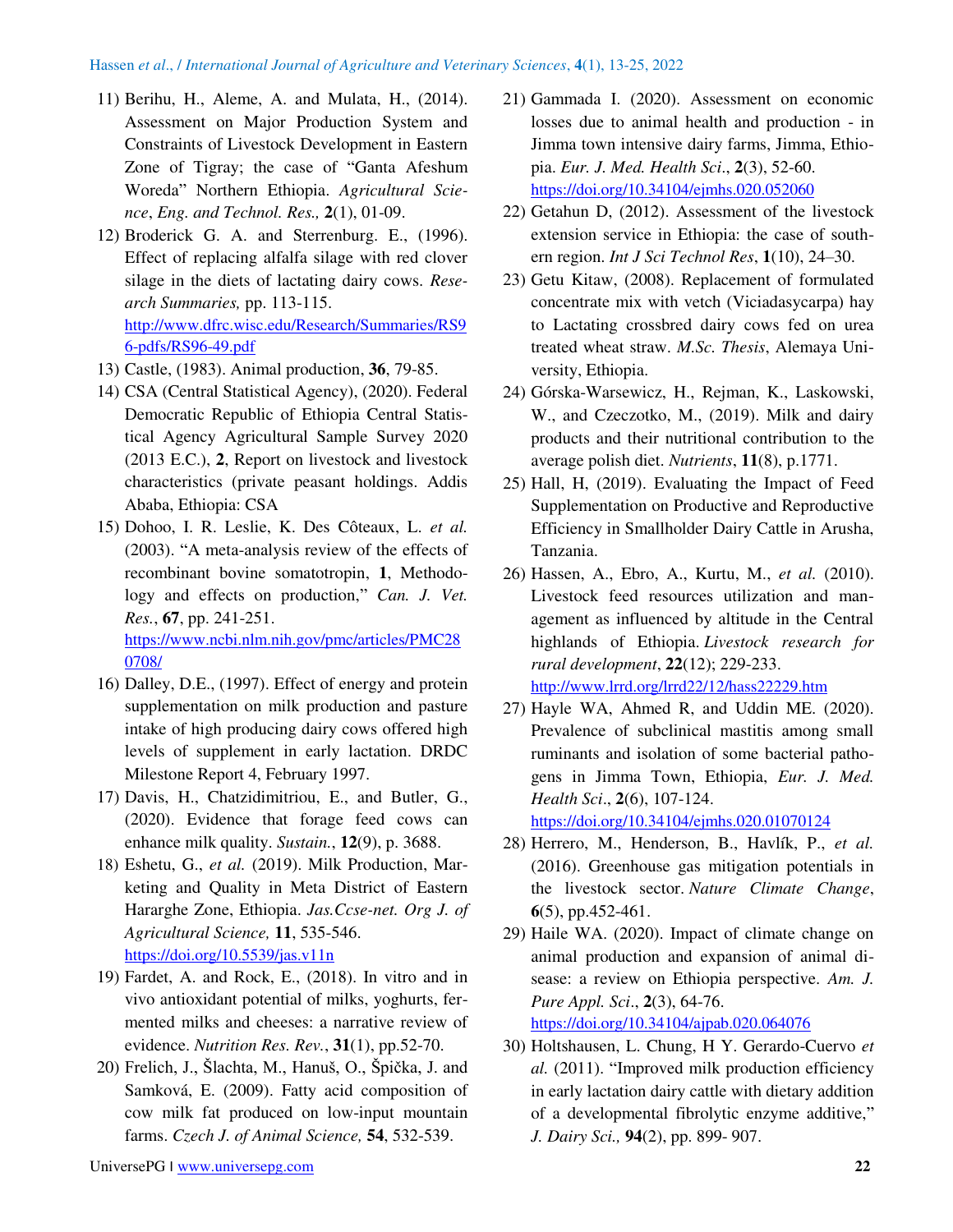- 31) Hutjens, M. F. (2005). "Dairy efficiency and dry matter intake," in Proc. 7<sup>th</sup> Western Dairy Mana*gement Conference*, Reno, NV, pp. 71-76.
- 32) Ismael, A.M., (2019). Association of molecular structure spectral features with nutrient profiles and availability and milk production performance of newly developed blend-pelleted products in high producing dairy cows, *Doctoral dissertation, University of Saskatchewan*.
- 33) Kalač P. and Samková E., (2010). The effects of feeding various forages on fatty acid composition of bovine milk fat: A review*. Czech Journal of Animal Science,* **55**(12), 521–537.
- 34) Kayo Garamu, (2019). Significance of Feed Supplementation on Milk Yield & Milk Composition of Dairy Cow. *Dairy & Vet Sci J*.; **13**(2), 555860. <https://doi.org/10.19080/JDVS.2019.13.555860>
- 35) Kebede, A.B., (2009). Characterization of milk production systems, marketing and on-farm evaluation of the effect of feed supplementation on milk yield and milk composition of cows at Bure district, Ethiopia, Doctoral dissertation, Bahir Dar University.
- 36) Kellaway R. and Porta, S. (1993). "Feeding concentrates supplements for dairy cows," Dairy Research and Development Corporation, Melbourne, Australia.
- 37) Kennedy, J. P. Dillon, L. Delaby, P., *et al.* (2003). "Effect of genetic merit and concentrate supplementation on grass intake and milk production with Holstein Friesian dairy cows," *J. of Dairy Sci.,* **86**(2), pp. 610-621.

[https://doi.org/10.3168/jds.S0022-0302\(03\)73639-X](https://doi.org/10.3168/jds.S0022-0302(03)73639-X) 

- 38) King, J. M., Turnpenny, J. R., *et al.* (2006). Modelling energy metabolism of Friesians in Kenya smallholdings shows how heat stress and energy deficit constrain milk yield & cow replacement rate. *Animal Sci.,* **82**(5), pp.705-716.
- 39) Kumar, R., (2019). Year Round Green Fodder Production and Conservation for Sustainable Dairy Farming in India. *Sustainable Agri.*, p.38.

40) Lewis. G. E, Sanchez,W. K., Hunt, C. W., *et al.* (1999). "Effect of direct-fed fibrolytic enzymes on the lactational performance of dairy cows," *J. Dairy Sci.,* **82**, pp. 611-617.

[https://www.journalofdairyscience.org/article/S002](https://www.journalofdairyscience.org/article/S0022-0302(99)75274-4/pdf) [2-0302\(99\)75274-4/pdf](https://www.journalofdairyscience.org/article/S0022-0302(99)75274-4/pdf) 

- 41) Lukuyu B, Gachuiri CK, Lukuyu MN, *et al.* (2012). Feeding dairy cattle in East Africa. East Africa Dairy Development Project, Kenya.
- 42) Macleod GK, Coluccil PE, Moore AD *et al.* (2004). The effects of feeding frequency of concentrates and feeding sequence of hay on eating behavior, ruminal environment and milk production in dairy cows. *Canadian J. of Animal Science*, **74**, 103-113.
- 43) Martono, Setiawan, Windu Negara, et al. (2016). "Combination Effect of Feed Supplements on Milk Yield and Milk Quality of Dairy Cattle. *J. of Advanced Agricultural Technologies,* **3**, 136–39. <https://doi.org/10.18178/joaat.3.2.136-139>
- 44) Matovu, M., (2016). Feed and feed supply characterization on Peri-urban smallholder dairy farms with improved breeds in the Tigray region, northern Ethiopia.
- 45) Mekuriaw, S., Tsunekawa, A., Ichinohe, T., *et al.* (2020). Effect of Feeding Improved Grass Hays and Eragrostistef Straw Silage on Milk Yield, Nitrogen.
- 46) Mesfin Dejene, *et al.* (2009). On-farm evaluation of lactating crossbred (Bostaurus x Bosindicus) milk cows fed a basal diet of urea treated teff (Eragrostistef) straw supplemented with escape protein source during the dry season in croplivestock production system of north Shewa, Ethiopia. *Livestock Research for Rural Development*, **21**(61).

<http://www.lrrd.org/lrrd21/5/deje21061.htm>

- 47) Meeske, R., G.D. van der Merwe and Greyling, J.F., (2006). The effect of concentrate supplementation on the productivity of grazing Jersey cows on a pasture-based system. *South African Journal of Animal Science*, **36**(2).
- 48) Metaferia, F., Cherenet, T., Gelan, A. *et al.,* (2011). A Review to Improve Estimation of Livestock Contribution to the National GDP. Ministry of Finance and Economic Development and Ministry of Agriculture, Addia Ababa, Ethiopia
- 49) Michael, L., Looper, Sandra, R., Stokes, Dan, N., Waldner and Ellen, R. (2001). Managing milk composition, feed additives and production enhancer's extension dairy specialist, New Mexico State University.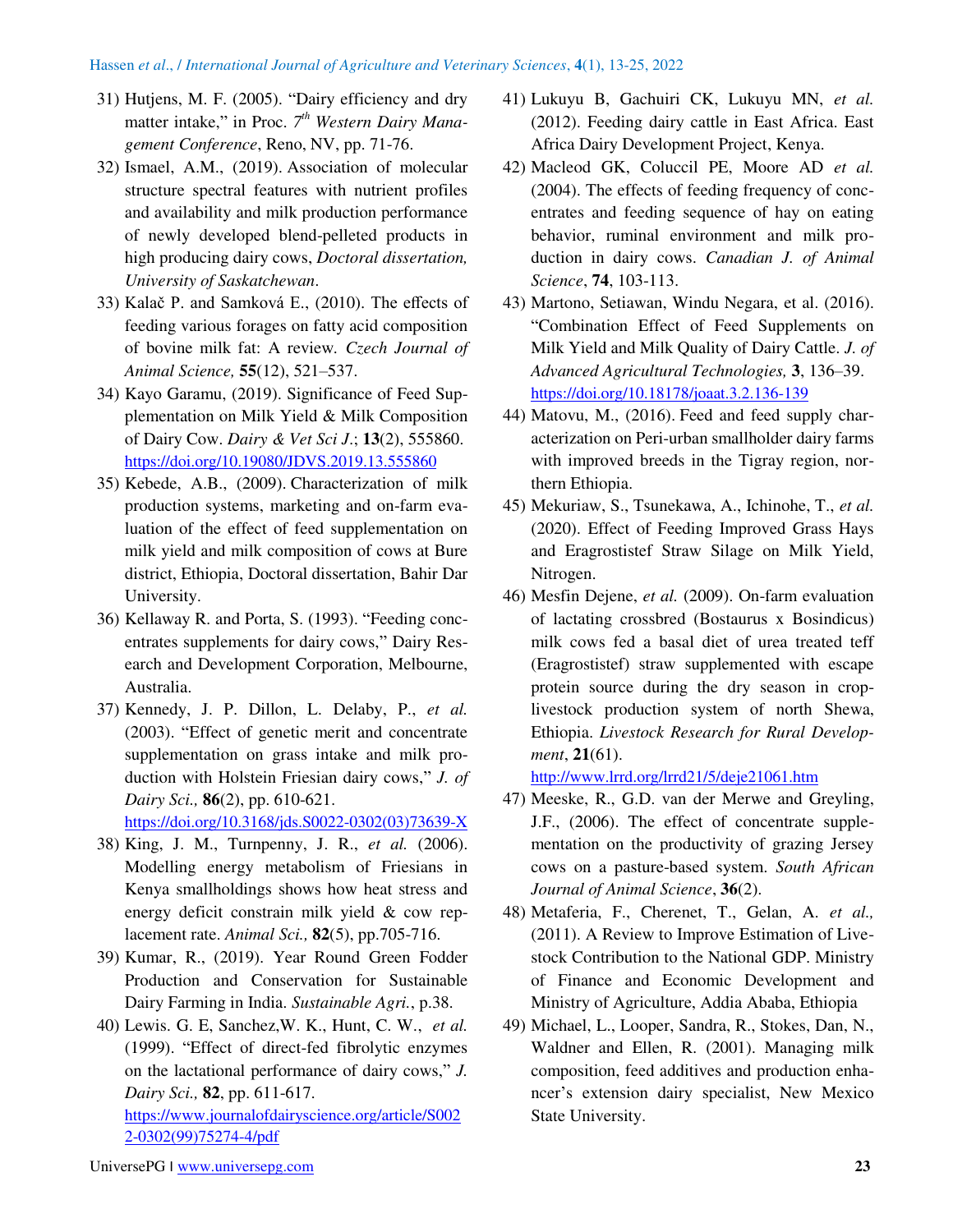- 50) Miri, V.H. *et al.,* (2013). Plant extracts enhanced ruminal CLA concentration, in vitro. *Journal of Animal and Feed Sciences*, **22**(3), pp.219-228.
- 51) Moate PJ, (1987). Mineral supplements for locating cow's Dairy production research report 1987. *Dept. of Agriculture, Victoria*, pp. 74-77.
- 52) Moate, P. J., Dalley, D. E., Roche, J. R., (1997). Fodder turnips and supplements for dairy cows grazing dryland summer pasture. *Final Report to the DRDC Dav 344*, September 1997.
- 53) Moran, J., (2005). Tropical dairy farming: feeding management for small holder dairy farmers in the humid tropics, *Landlinks Press*, pp, 312. <https://doi.org/10.1071/9780643093133>
- 54) Morrison S. J. and D. C. Pattersonhe, (2007). "Effects of offering a range of forage and concentrate supplements on milk production and dry matter intake of grazing dairy cows," *J. Grass and Forage Science,* **62**(3), pp. 332-345.
- 55) Mubiru, R., Namirimu, T., Owino, S., *et al.* (2013). From Extensive to Semi-intensive Livestock Production Systems in Uganda's Albertine Rift: Practical Interventions Manual. UWS and BDLG, Uganda.
- 56) Mugwika, P.K., (2019). Assessment of the Impacts of Climate Change and Variability on Food Security in Kenya: a Case Study of Kisii County, *Doctoral dissertation, University of Nairobi.*
- 57) Multari, S., Stewart, D. and Russell, W. R., (2015). Potential of fava bean as future protein supply to partially replace meat intake in the human diet. *Comprehensive Reviews in Food Science and Food Safety*, **14**(5), pp. 511-522. <https://doi.org/10.1111/1541-4337.12146>
- 58) Negash, D., (2018). Review on Dairy Cow Feed and Feeding Aspects in Ethiopia. *Nutrition*, **1**(1), pp. 01-19.
- 59) Paterson, (2007). Supplementary feeding of cattle, prime fact 341. [www.dpi.nsw.gov.au/primefacts](http://www.dpi.nsw.gov.au/primefacts)
- 60) Pramono, Handayanta, E Widayati, D T Putro P and Kustono, (2017). Dietary Protected Feed Supplement to Increase Milk Production and Quality of Dairy Cows. *IOP Publishing.* <https://doi.org/10.1088/1757/899X/193/1/012034>
- 61) Rigout, S. Lemosquet, S. Bach, A. *et al.* (2002). "Duodenal infusion of glucose decreases milk fat

production in grass silage-fed dairy cows," *J. Dairy Sci.,* **85**, pp. 2541-2550.

- 62) Royal AJE, Tseffery H, (1992). Energy and protein supplements for dairy cows grazing tropical pasture. *Proceeding of the Australian society at animal production*, pp. 292-295.
- 63) Saba Haile, (2015). Quality Assessment of Cattle Milk in AdeaBerga and Ejerie Districts of West Shoa Zone, Ethiopia. MSc in agriculture (Animal productions) Haramaya, Ethiopia: Haramaya University. pp. 1-72. <http://hdl.handle.net/10568/76187>
- 64) Salamon, R., Varga-Visi, É. Sára, P *et al.* (2006). East African Standard Pasteurized milk Specification. Pp. 1-5.
- 65) Schingoethe, D. J., (1996). Dietary influence on protein level in milk and milk yield in dairy cows. Anim. *Feed Sci. Tech*., **60**,181-190.
- 66) Schlecht, E., Plagemann, J., Mpouam, S.E., *et al.* (2019). Input and output of nutrients and energy in urban and peri-urban livestock holdings of Ouagadougou, Burkina Faso. *Nutrient Cycling in Agro ecosystems*, **115**(2), pp. 201-230. <https://doi.org/10.1007/s10705-019-09996-x>
- 67) Schroeder, J.W., (2012). Dairy cow nutrition affects milk composition. NDSU Extension Service.
- 68) Senbeta K, Taffa G, (2019). Effect of Concentrate Feeding Levels and Frequency on Performance of Crossbred Dairy Cows. *J Vet Sci Technol*, **10**, 582.

https://www[.researchgate.net/publication/](https://www.researchgate.net/publication/336025778)336025778

- 69) Sorensen, A., Muir, D. D. and Knight, C. H., (2008). Extended lactation in dairy cows: effects of milking frequency, calving season and nutrition on lactation persistency and milk quality. *Journal of Dairy Research,* **75**(1), 90-97.
- 70) Stojanovic, B., Grubic, G., *et al.* (2014). Supplementary feeding of grazing dairy cows. *Proceedings of the International Symposium on Animal Science 2014*, Belgrade-Zemun.
- 71) Suharyono S. N. W Hardani, P. D Sitoresmi, adiarto, (2018). Effects of Feed Supplementation in FriesienHolstein Crossbreed Cows at the First Quarter on the Production and Quality of Milk, *IOP Conf. Ser.: Earth Environ. Sci.* **119**: 012044 <https://doi.org/10.1088/1755-1315/119/1/012044>